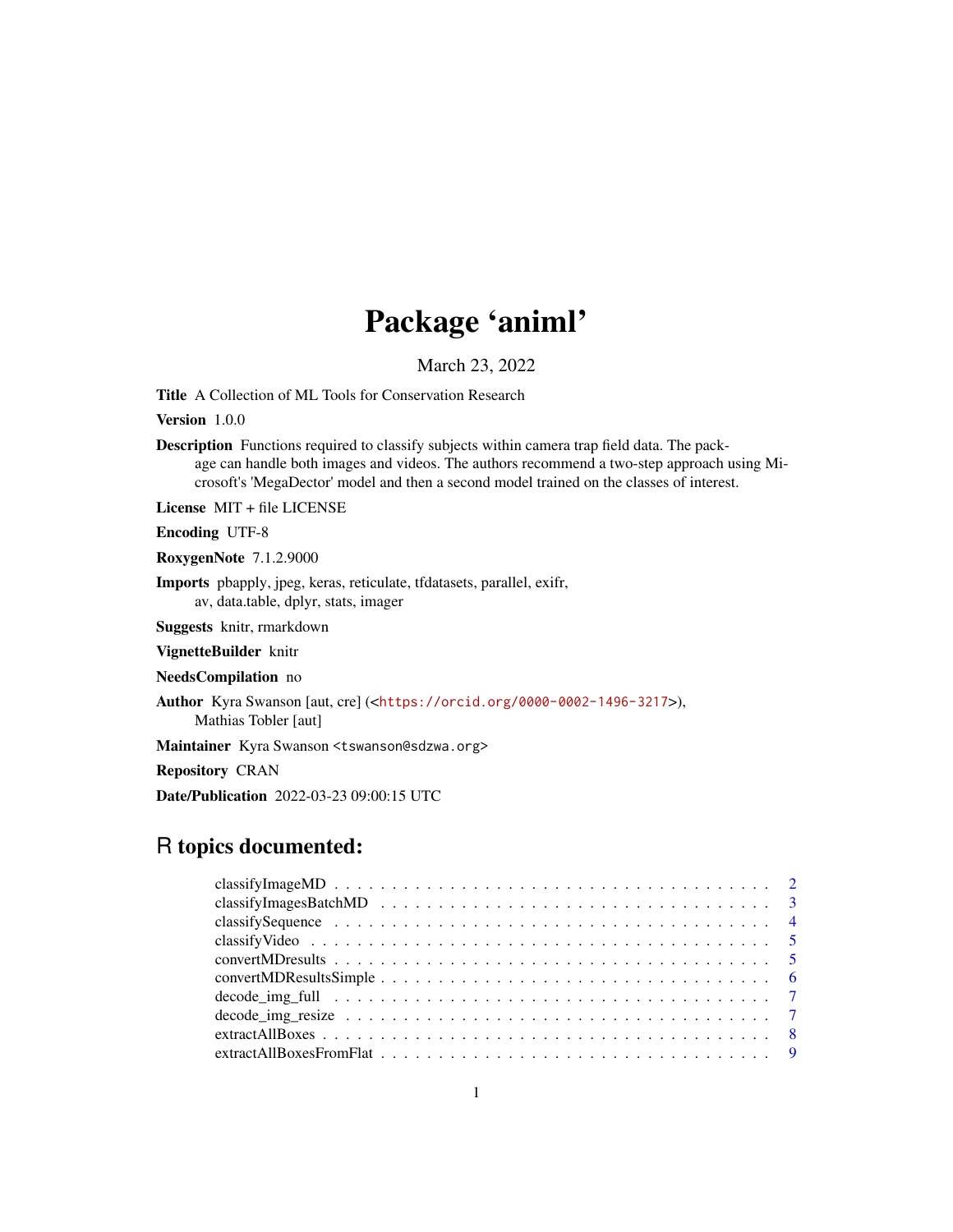# <span id="page-1-0"></span>2 classifyImageMD

| Index |  |
|-------|--|
|       |  |
|       |  |
|       |  |
|       |  |
|       |  |
|       |  |
|       |  |
|       |  |
|       |  |
|       |  |
|       |  |

classifyImageMD *Run MD on a single image*

# Description

Returns the MD bounding boxes, classes, confidence above the min\_conf threshold for a single image. #' Requires a an mdsession is already loaded (see loadMDModel() ) and the file path of the image in question.

#### Usage

```
classifyImageMD(mdsession, imagefile, min_conf = 0.1)
```
#### Arguments

| mdsession | should be the output from loadMDmodel(model)                       |
|-----------|--------------------------------------------------------------------|
| imagefile | The path for the image in question                                 |
| min_conf  | Confidence threshold for returning bounding boxes, defaults to 0.1 |

#### Value

a list of MD bounding boxes, classes, and confidence for the image

# Examples

```
## Not run:
images<-read_exif(imagedir,tags=c("filename","directory","DateTimeOriginal","FileModifyDate"),
recursive = TRUE)
colnames(images)[1]<-"FilePath"
mdsession<-loadMDModel(mdmodel)
mdres<-classifyImageMD(mdsession,images$FilePath[1])
```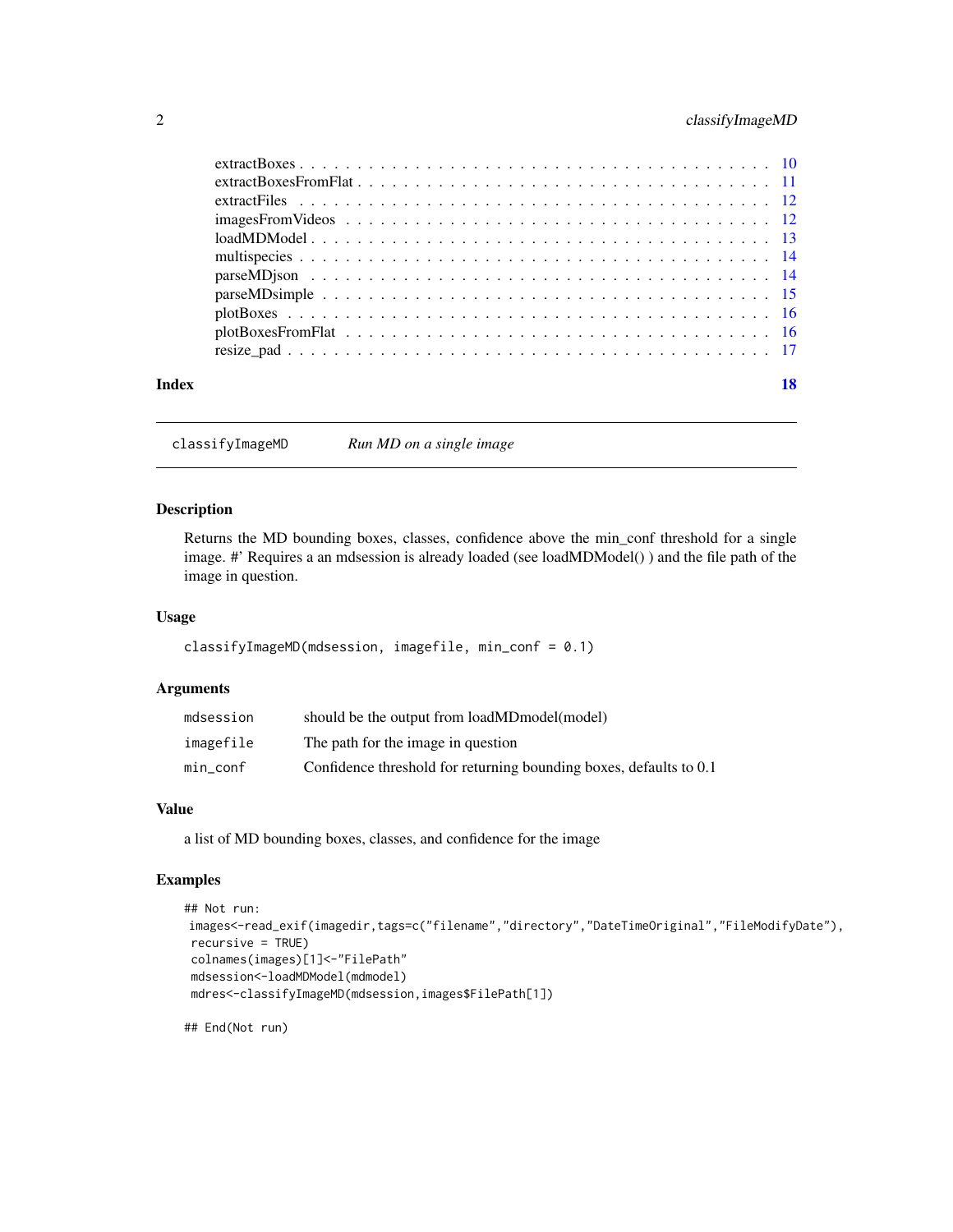<span id="page-2-0"></span>classifyImagesBatchMD *Run MegaDetector on a batch of images*

# Description

Runs MD on a list of image filepaths. Can resume for a results file and will checkpoint the results after a set number of images

#### Usage

```
classifyImagesBatchMD(
  mdsession,
  images,
 min\_conf = 0.1,
 batch_size = 1,
  resultsfile = NULL,
  checkpoint = 5000
\lambda
```
# Arguments

| mdsession   | should be the output from loadMDmodel(model)                       |
|-------------|--------------------------------------------------------------------|
| images      | list of image filepaths                                            |
| min_conf    | Confidence threshold for returning bounding boxes, defaults to 0.1 |
| batch_size  | Process images in batches, defaults to 1                           |
| resultsfile | File containing previously checkpointed results                    |
| checkpoint  | Bank results after processing a number of images, defaults to 5000 |

#### Value

a list of lists of bounding boxes for each image

# Examples

```
## Not run:
images<-read_exif(imagedir,tags=c("filename","directory","DateTimeOriginal","FileModifyDate"),
recursive = TRUE)
colnames(images)[1]<-"FilePath"
mdsession<-loadMDModel(mdmodel)
mdres<-classifyImagesBatchMD(mdsession,images$FilePath,
                             resultsfile=mdresultsfile,checkpoint = 2500)
```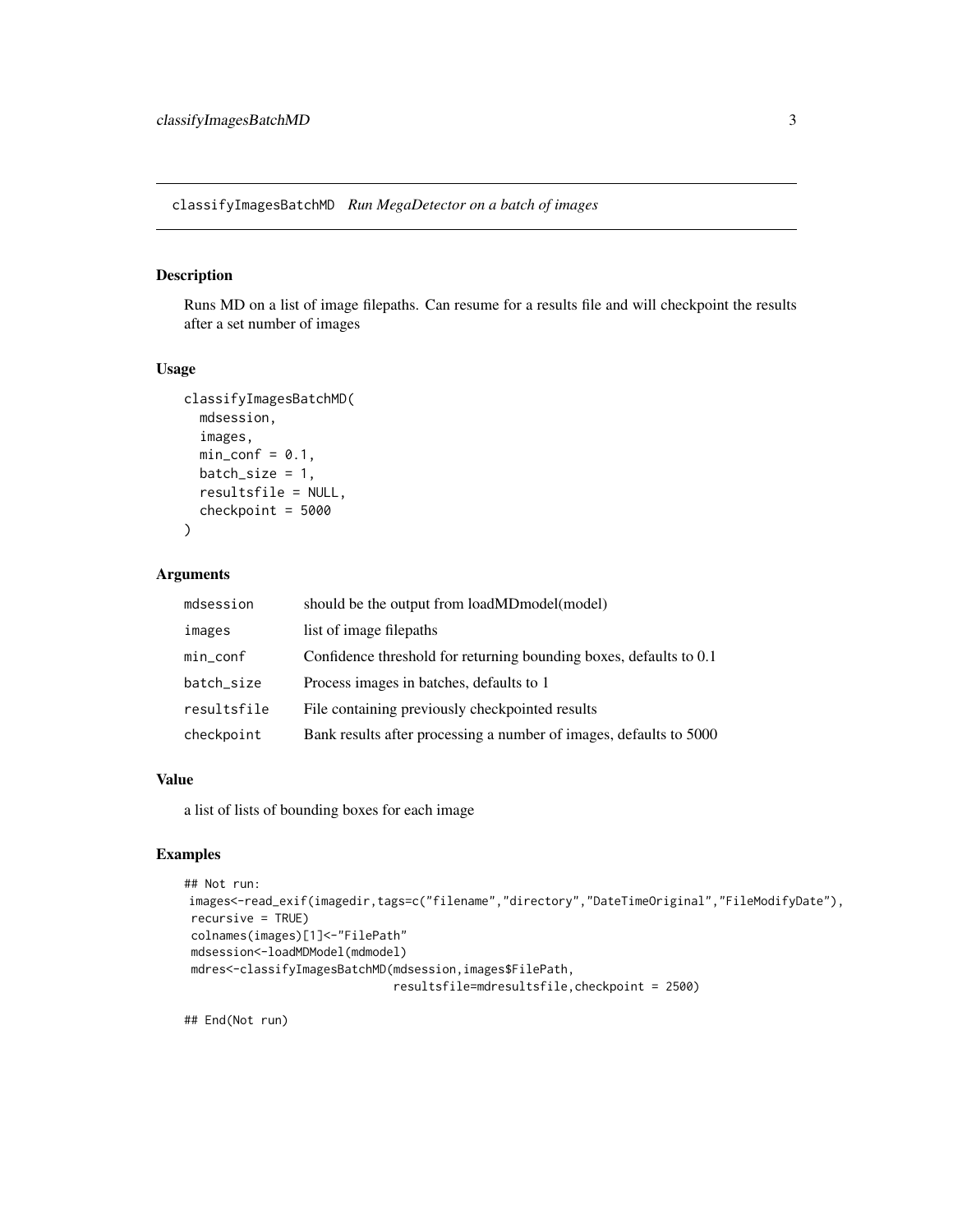Images must be within maxdiff seconds of each other to be considered in sequence. This function retains "Empty" classification even if other images within the sequence are predicted to contain animals. Classification confidence is weighted by MD confidence.

#### Usage

```
classifySequence(
  imagesallanimal,
  mlpredictions,
  classes,
  emptycol,
  maxdiff = 60\mathcal{L}
```
# Arguments

imagesallanimal

|               | subselection of all images that contain MD animals                                           |
|---------------|----------------------------------------------------------------------------------------------|
| mlpredictions | classifier predictions                                                                       |
| classes       | list of all possible classes                                                                 |
| emptycol      | integer that represents the empty class                                                      |
| maxdiff       | maximum difference between images in seconds to be included in a sequence,<br>defaults to 60 |

#### Value

reclassified imagesallanimal dataframe

#### Examples

```
## Not run:
predictions <-classifyCropsSpecies(images,modelfile,resize=456)
imagesallanimal <- classifySequences(images,predictions,classes,17,maxdiff=60)
```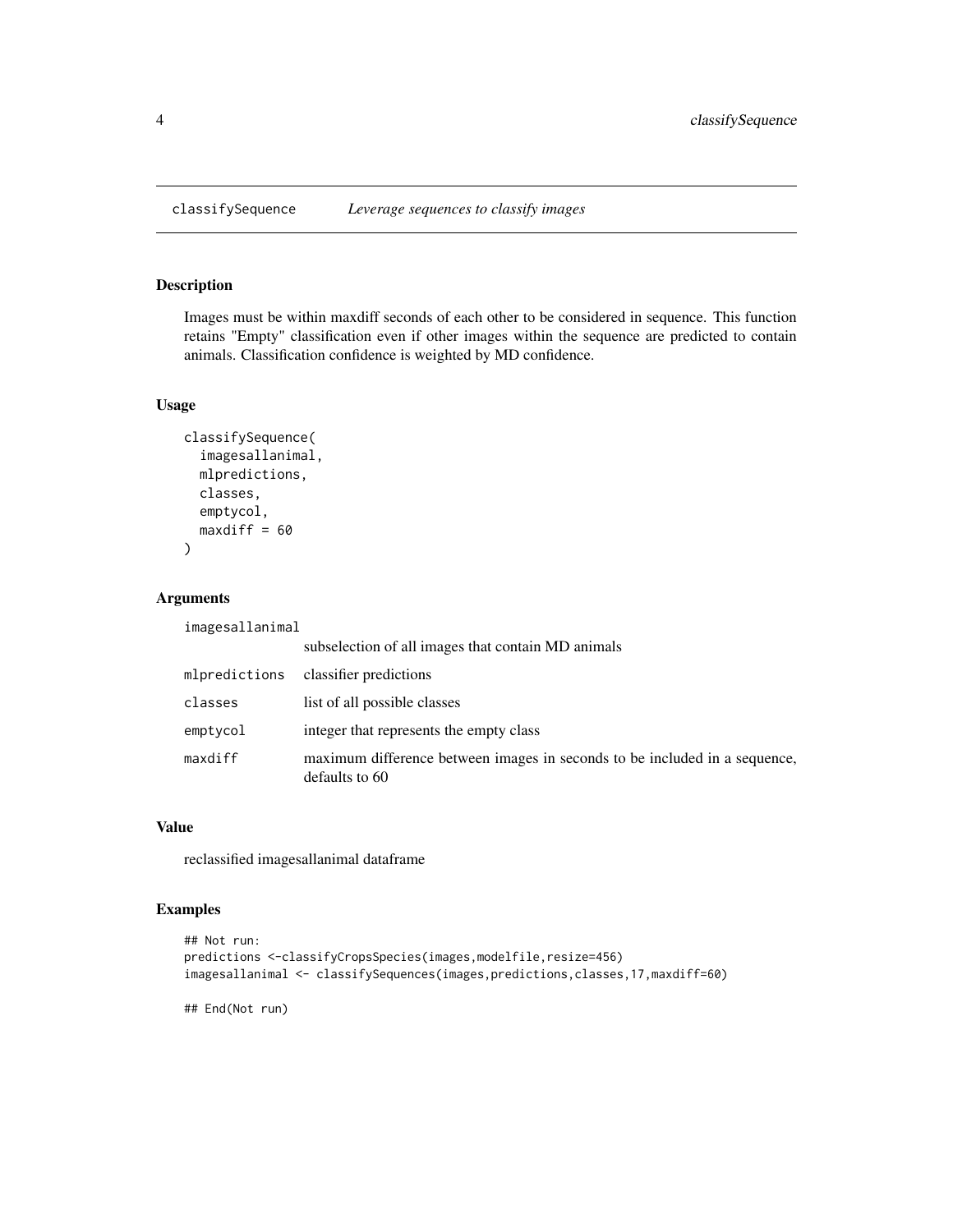<span id="page-4-0"></span>

Select Best Classification From Multiple Frames

# Usage

```
classifyVideo(mdanimals, how = "count")
```
#### Arguments

| mdanimals | dataframe of all frames including species classification        |
|-----------|-----------------------------------------------------------------|
| how       | method for selecting best prediction, defaults to most frequent |

#### Value

dataframe with new prediction in "Common" column

#### Examples

```
## Not run:
mdanimals <- classifyVideo(mdanimals)
```
## End(Not run)

convertMDresults *Convert the MD output into a data frame*

#### Description

Each row is a MD bounding box, there can be multiple bounding boxes per image.

#### Usage

```
convertMDresults(mdresults)
```
# Arguments

mdresults list of bounding boxes for each image

#### Value

A dataframe with one entry for each bounding box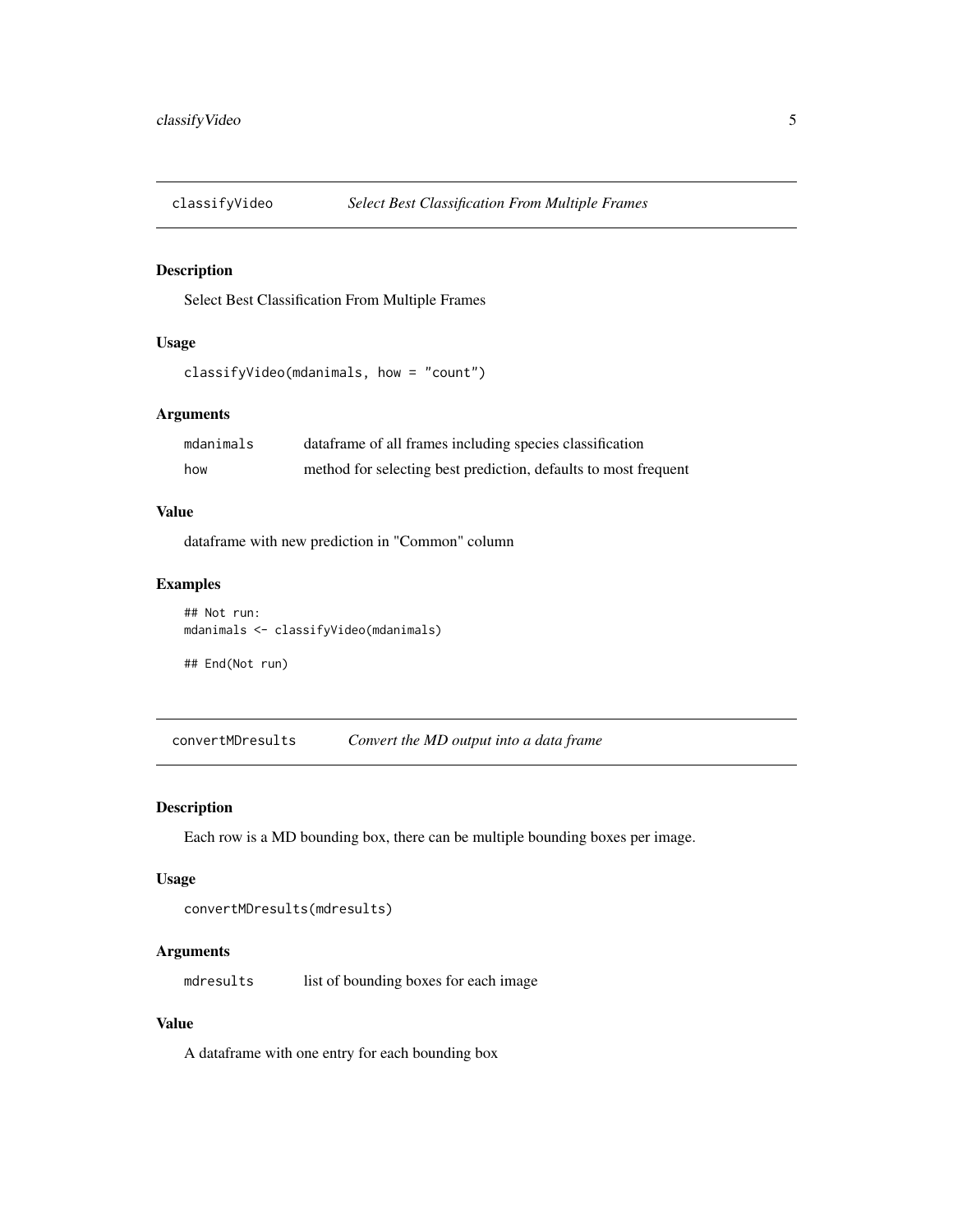#### Examples

```
## Not run:
images<-read_exif(imagedir,tags=c("filename","directory","DateTimeOriginal","FileModifyDate"),
                   recursive = TRUE)
colnames(images)[1]<-"FilePath"
mdsession<-loadMDModel(mdmodel)
mdres<-classifyImagesBatchMD(mdsession,images$FilePath,
                              resultsfile=mdresultsfile,checkpoint = 2500)
mdresflat<-convertMDresults(mdres)
```
## End(Not run)

convertMDResultsSimple

*Quickly flatten output from MegaDetector*

#### Description

Returns a dataframe where each row is a MD bounding box, does not take into consideration potential collisions with the outer edge of the image.

#### Usage

convertMDResultsSimple(mdresults)

#### Arguments

mdresults list of bounding boxes for each image

# Value

A dataframe with one entry for each bounding box

#### Examples

```
## Not run:
images<-read_exif(imagedir,tags=c("filename","directory","DateTimeOriginal","FileModifyDate"),
                  recursive = TRUE)
colnames(images)[1]<-"FilePath"
mdsession<-loadMDModel(mdmodel)
mdres<-classifyImagesBatchMD(mdsession,images$FilePath,
                              resultsfile=mdresultsfile,checkpoint = 2500)
mdresflat<-convertMDResultsSimple(mdres)
```
<span id="page-5-0"></span>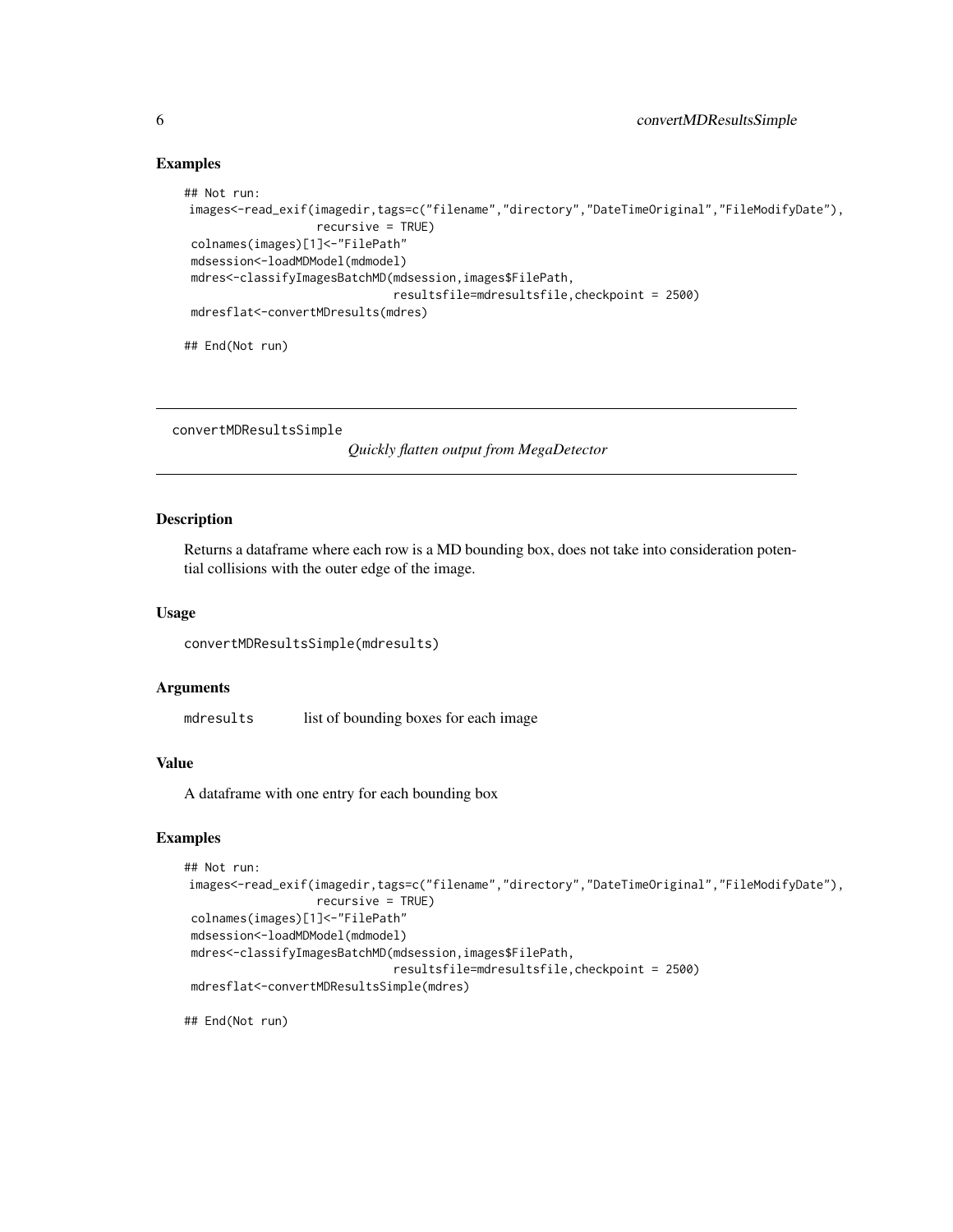<span id="page-6-0"></span>decode\_img\_full *Load image with TF, full size for MD*

#### Description

Load image with TF, full size for MD

#### Usage

```
decode_img_full(image_filepath)
```
# Arguments

image\_filepath the file path of the image

#### Examples

```
## Not run:
 dataset<-tfdatasets::dataset_map_and_batch(dataset,decode_img_full,batch_size)
```
## End(Not run)

decode\_img\_resize *Load image with TF 35722 and resize for MD*

# Description

Load image with TF 35722 and resize for MD

# Usage

```
decode_img_resize(image_filepath, height = 299, width = 299)
```
#### Arguments

|        | image_filepath the filepath of the image |
|--------|------------------------------------------|
| height | resize height, defaults to 299 px        |
| width  | resize width, defualts to 299 px         |

# Examples

```
## Not run:
 dataset<-tfdatasets::dataset_map_and_batch(dataset,decode_img_resize,batch_size)
```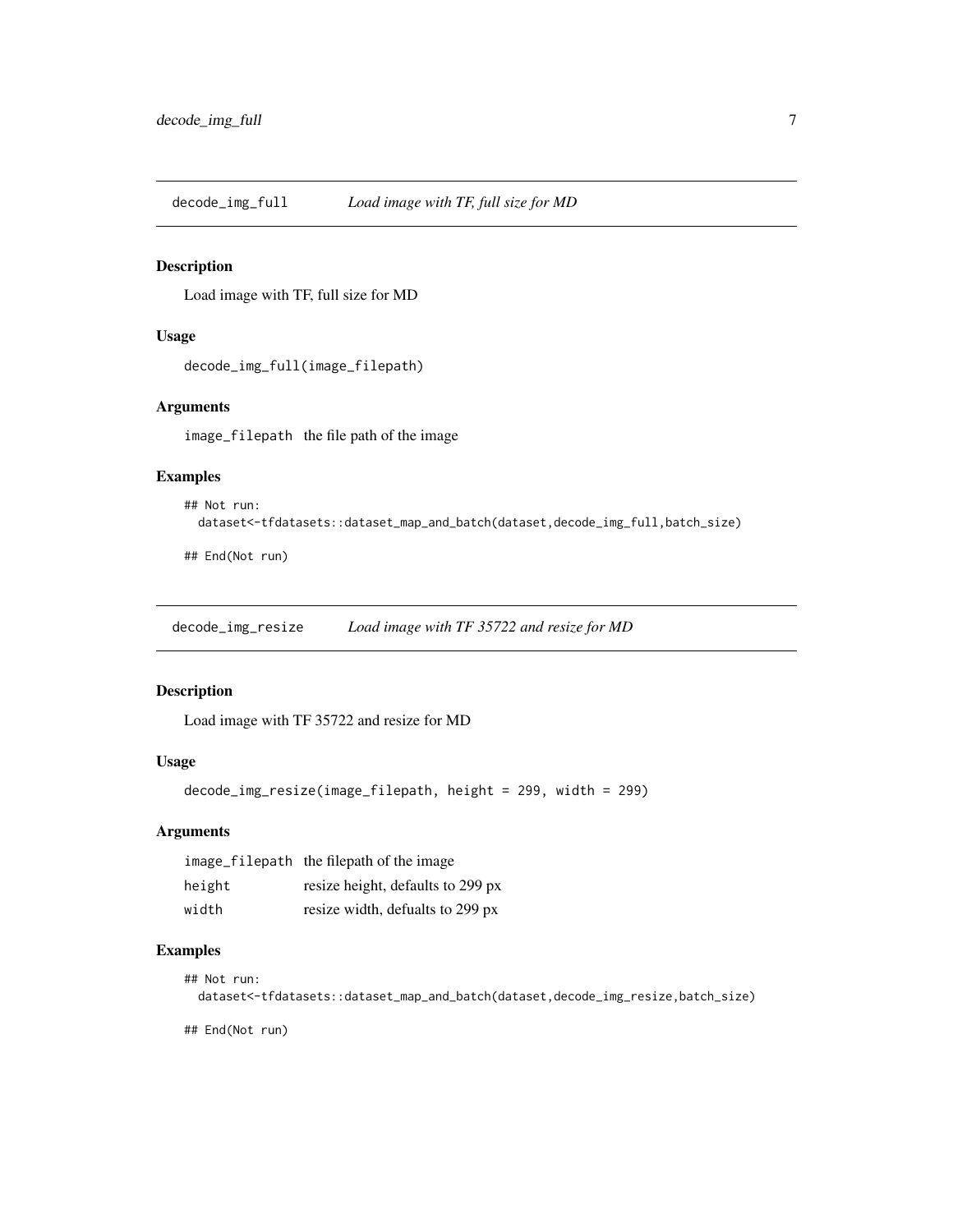<span id="page-7-0"></span>

Extract bounding boxes and save as new image from a batch of images

# Usage

```
extractAllBoxes(
  images,
 min\_conf = 0,
 buffer = 2,
  save = FALSE,
  resize = NA,
  outdir = ",
  quality = 0.8,
 parallel = FALSE,
 nproc = parallel::detectCores()
)
```
# Arguments

| images   | list of images, raw MD output                                                            |
|----------|------------------------------------------------------------------------------------------|
| min_conf | Confidence threshold (defaults to 0, not in use)                                         |
| buffer   | Adds a buffer to the MD bounding box, defaults to 2px                                    |
| save     | Toggle to save output cropped, defaults to FALSE                                         |
| resize   | Size in pixels to resize cropped images, NA if images are not resized, defaults<br>to NA |
| outdir   | Directory in which output cropped images will be saved                                   |
| quality  | Compression level of output cropped image, defaults to 0.8                               |
| parallel | Toggle to enable parallel processing, defaults to FALSE                                  |
| nproc    | Number of workers if parallel = TRUE, defaults to output of detectCores $()$             |

#### Value

a flattened dataframe containing crop information

# Examples

```
## Not run:
images<-read_exif(imagedir,tags=c("filename","directory"), recursive = TRUE)
crops <- extractAllBoxes(images,save=TRUE,out)
```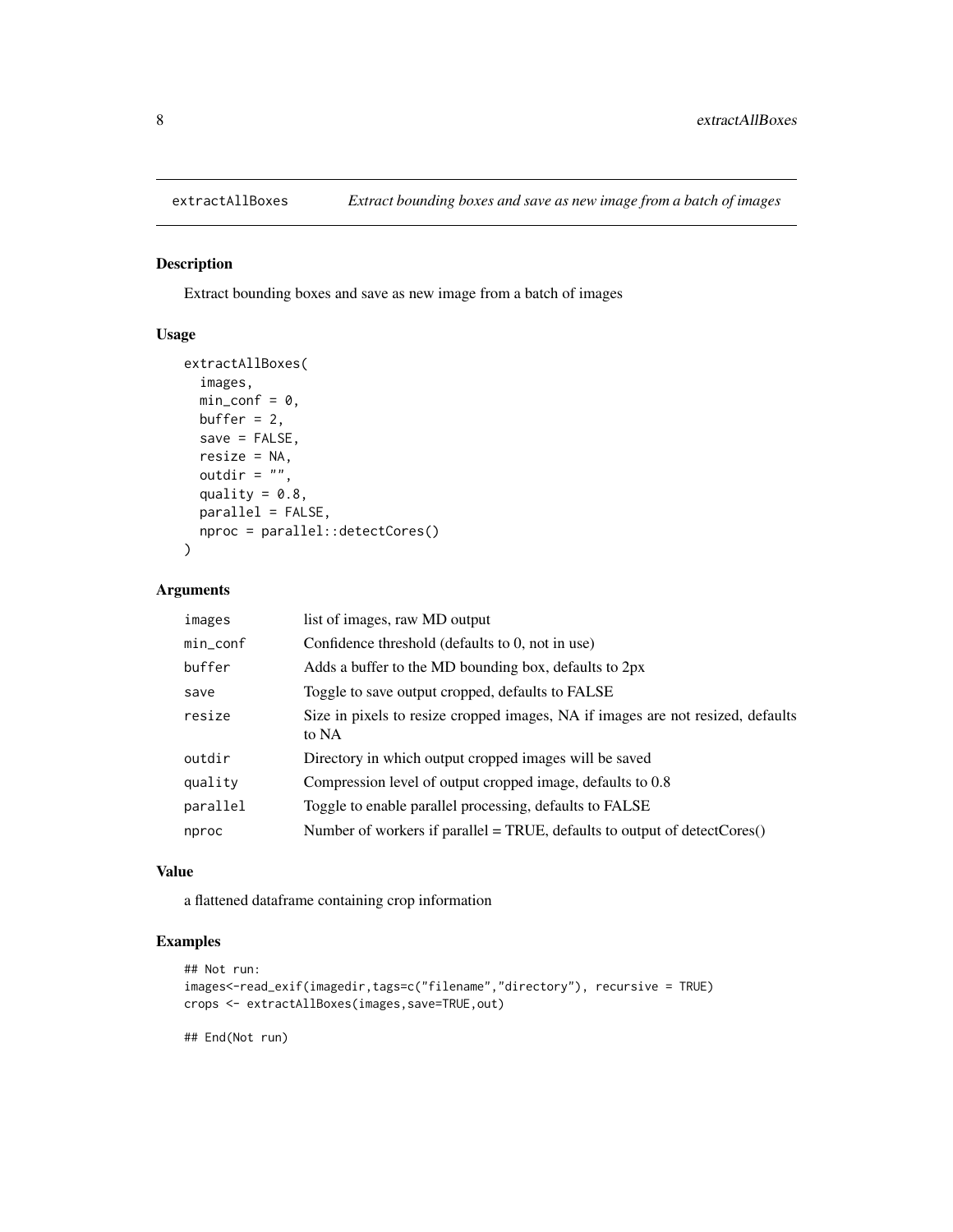<span id="page-8-0"></span>extractAllBoxesFromFlat

```
Extract ,cropped images from a processed dataframe
```
# Description

Extract ,cropped images from a processed dataframe

# Usage

```
extractAllBoxesFromFlat(
  images,
 buffer = 0,
  resize = NA,
  quality = 0.8,
  outdir = ",
  save = FALSE,
 overwrite = TRUE,
 parallel = FALSE,
 nproc = parallel::detectCores()
)
```
# Arguments

| images    | dataframe containing MD output (assumes single row)                                      |
|-----------|------------------------------------------------------------------------------------------|
| buffer    | Adds a buffer to the MD bounding box, defaults to 2px                                    |
| resize    | Size in pixels to resize cropped images, NA if images are not resized, defaults<br>to NA |
| quality   | Compression level of output cropped image, defaults to 0.8                               |
| outdir    | Directory in which output cropped images will be saved                                   |
| save      | Toggle to save output cropped, defaults to FALSE                                         |
| overwrite | Toggle to overwrite output cropped images if they already exis, defaults to<br>TRUE      |
| parallel  | Toggle to enable parallel processing, defaults to FALSE                                  |
| nproc     | Number of workers if parallel = TRUE, defaults to output of detectCores $()$             |

#### Value

A dataframe containing image and crop paths

# Examples

```
## Not run:
crops <- extractBoxesFromFlat(mdresflat,save=TRUE,out)
```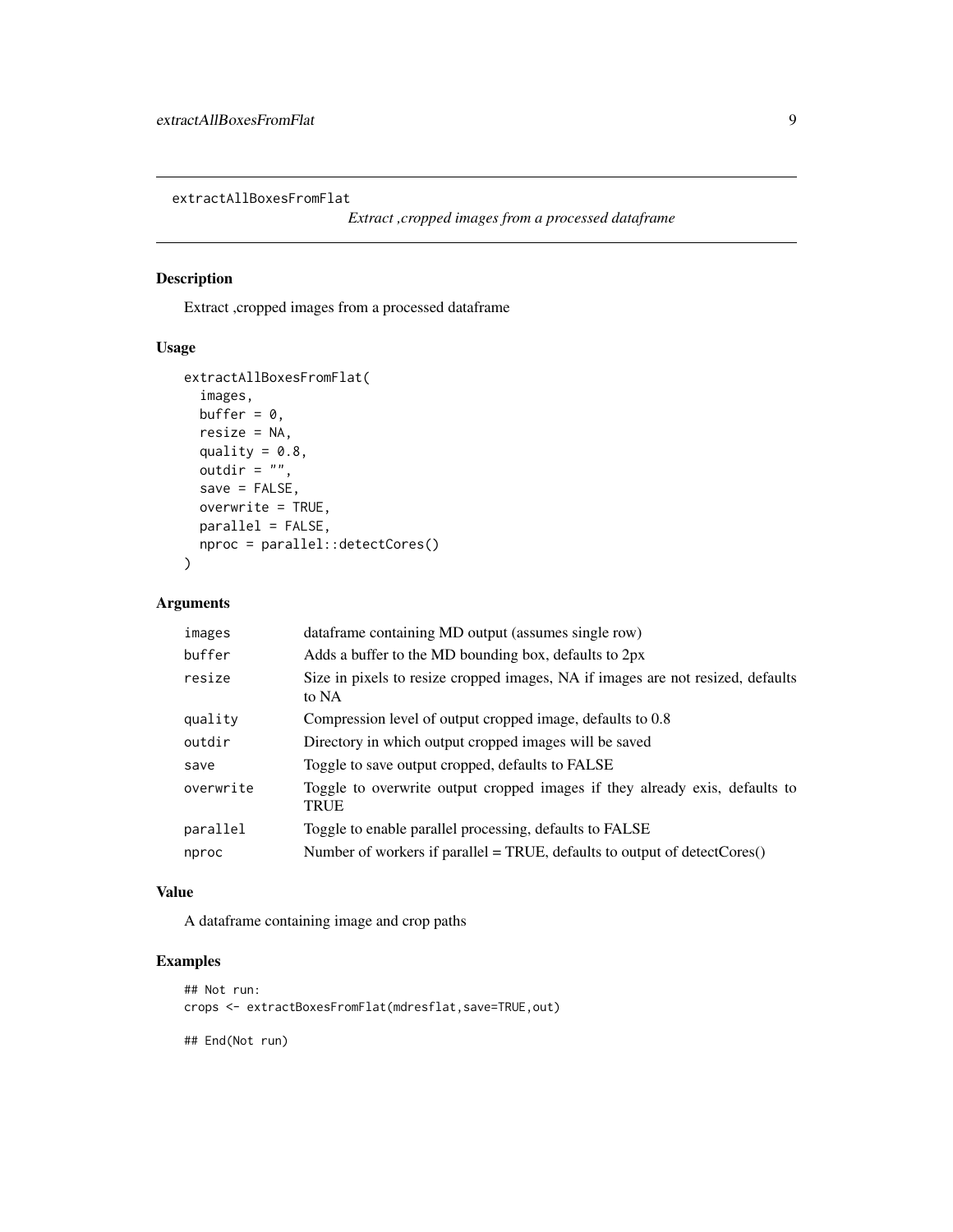<span id="page-9-0"></span>

Requires the unflattened raw MD output

# Usage

```
extractBoxes(
  image,
 min\_conf = 0,
 buffer = 2,
 plot = TRUE,
 return.crops = FALSE,
  save = FALSE,resize = NA,
 outdir = ",
  quality = 0.8)
```
# Arguments

| image        | single image, raw MD output                                                              |
|--------------|------------------------------------------------------------------------------------------|
| min_conf     | Confidence threshold (defaults to 0, not in use)                                         |
| buffer       | Adds a buffer to the MD bounding box, defaults to 2px                                    |
| plot         | Toggle to plot each crop in the plot window, defaults to TRUE                            |
| return.crops | Toggle to return list of cropped images, defaults to FALSE                               |
| save         | Toggle to save output cropped, defaults to FALSE                                         |
| resize       | Size in pixels to resize cropped images, NA if images are not resized, defaults<br>to NA |
| outdir       | Directory in which output cropped images will be saved                                   |
| quality      | Compression level of output cropped image, defaults to 0.8                               |
|              |                                                                                          |

#### Value

a flattened dataframe containing crop information

# Examples

```
## Not run:
images<-read_exif(imagedir,tags=c("filename","directory"), recursive = TRUE)
crops <- extractBoxes(images[1,],plot=TRUE,return.crops=TRUE,save=TRUE)
```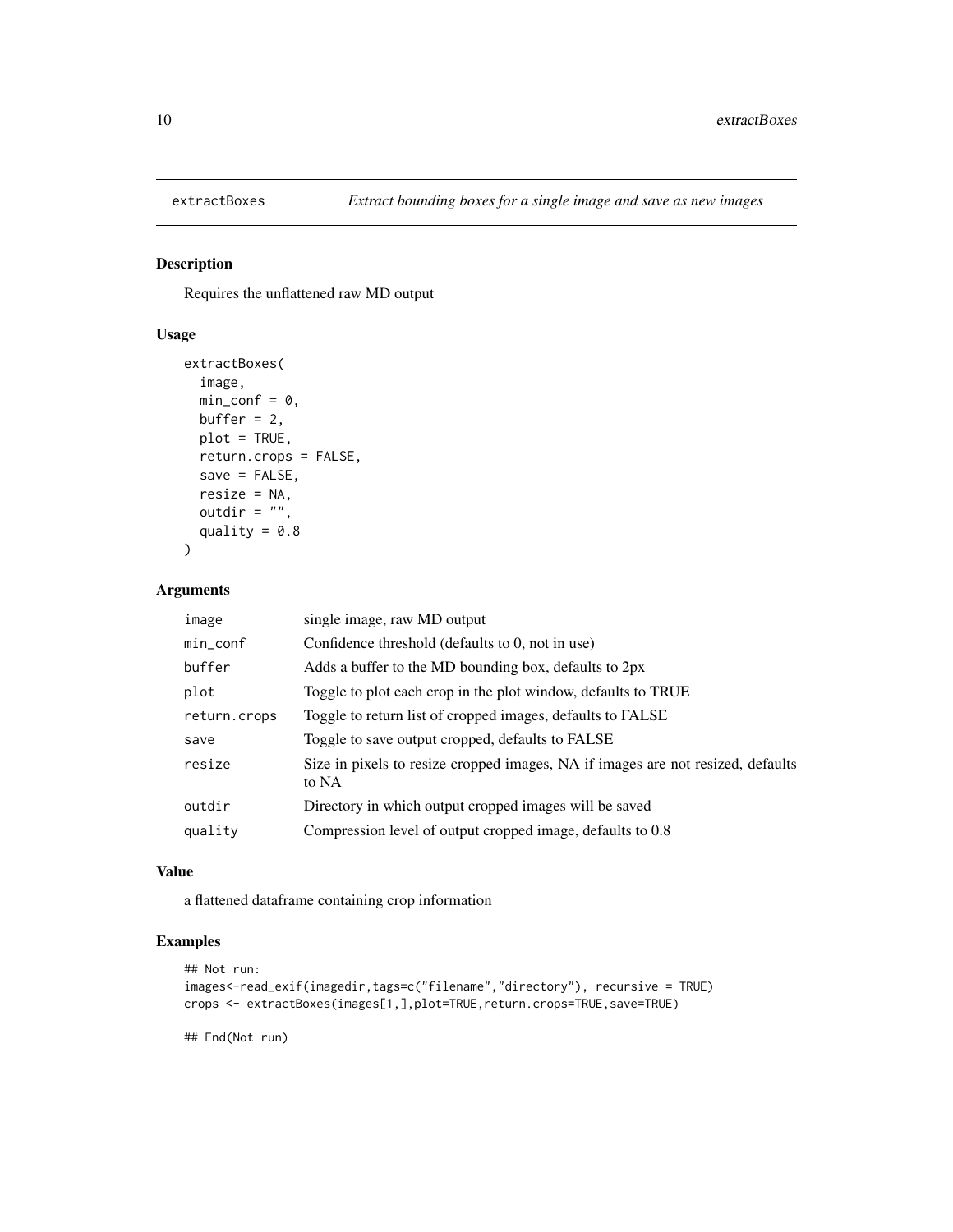<span id="page-10-0"></span>extractBoxesFromFlat *Extract crops from a single image represented by a processed dataframe*

# Description

Extract crops from a single image represented by a processed dataframe

#### Usage

```
extractBoxesFromFlat(
  image,
 min\_conf = 0,
 buffer = 0,
 plot = TRUE,
  save = FALSE,resize = NA,
 outdir = ",
  quality = 0.8\mathcal{E}
```
# Arguments

| min_conf<br>Confidence threshold (defaults to 0, not in use)<br>buffer<br>Adds a buffer to the MD bounding box, defaults to 2px<br>Toggle to plot each crop in the plot window, defaults to TRUE<br>plot<br>Toggle to save output cropped, defaults to FALSE<br>save<br>resize<br>to NA<br>Directory in which output cropped images will be saved<br>outdir<br>Compression level of output cropped image, defaults to 0.8<br>quality | image | dataframe containing MD output (assumes single row)                             |
|--------------------------------------------------------------------------------------------------------------------------------------------------------------------------------------------------------------------------------------------------------------------------------------------------------------------------------------------------------------------------------------------------------------------------------------|-------|---------------------------------------------------------------------------------|
|                                                                                                                                                                                                                                                                                                                                                                                                                                      |       |                                                                                 |
|                                                                                                                                                                                                                                                                                                                                                                                                                                      |       |                                                                                 |
|                                                                                                                                                                                                                                                                                                                                                                                                                                      |       |                                                                                 |
|                                                                                                                                                                                                                                                                                                                                                                                                                                      |       |                                                                                 |
|                                                                                                                                                                                                                                                                                                                                                                                                                                      |       | Size in pixels to resize cropped images, NA if images are not resized, defaults |
|                                                                                                                                                                                                                                                                                                                                                                                                                                      |       |                                                                                 |
|                                                                                                                                                                                                                                                                                                                                                                                                                                      |       |                                                                                 |

# Value

A dataframe containing image and crop paths

# Examples

```
## Not run:
crops <- extractBoxesFromFlat(mdresflat[1,],save=TRUE,out)
## End(Not run)
```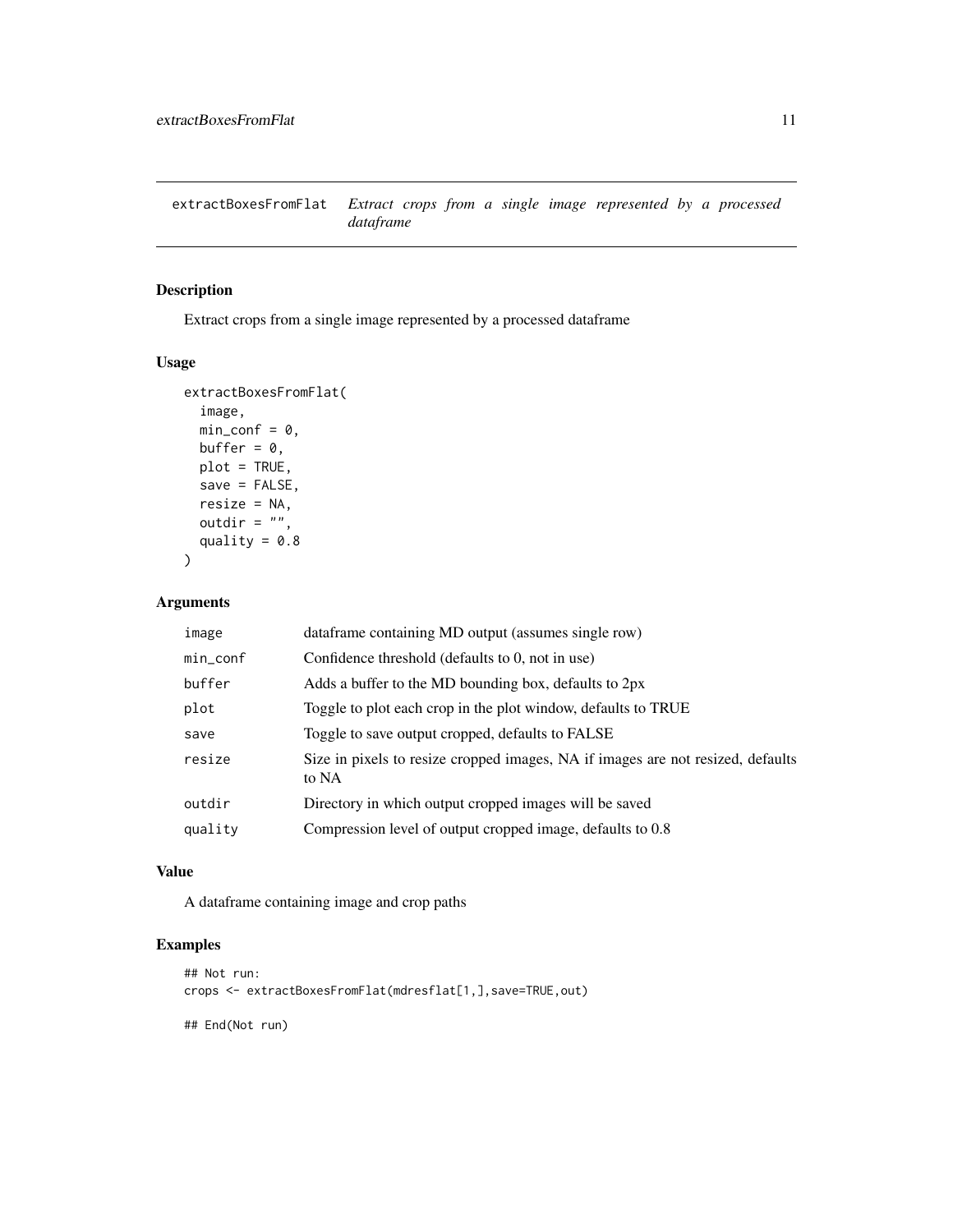<span id="page-11-0"></span>

Extract exif data and create dataframe, adjust time if necessary.

#### Usage

```
extractFiles(imagedir, timezone_offset = 0)
```
# Arguments

imagedir file path timezone\_offset integer to adjust file modify time

#### Value

images

# Examples

```
## Not run:
images <- extractFiles("C:\\Users\\usr\\Pictures\\")
```
## End(Not run)

imagesFromVideos *Extract frames from video for classification*

#### Description

This function can take

#### Usage

```
imagesFromVideos(
 videos,
 outdir = tempfile(),
 format = "jpg",
  fps = NULL,frames = NULL,
 parallel = FALSE,
  nproc = 1\mathcal{E}
```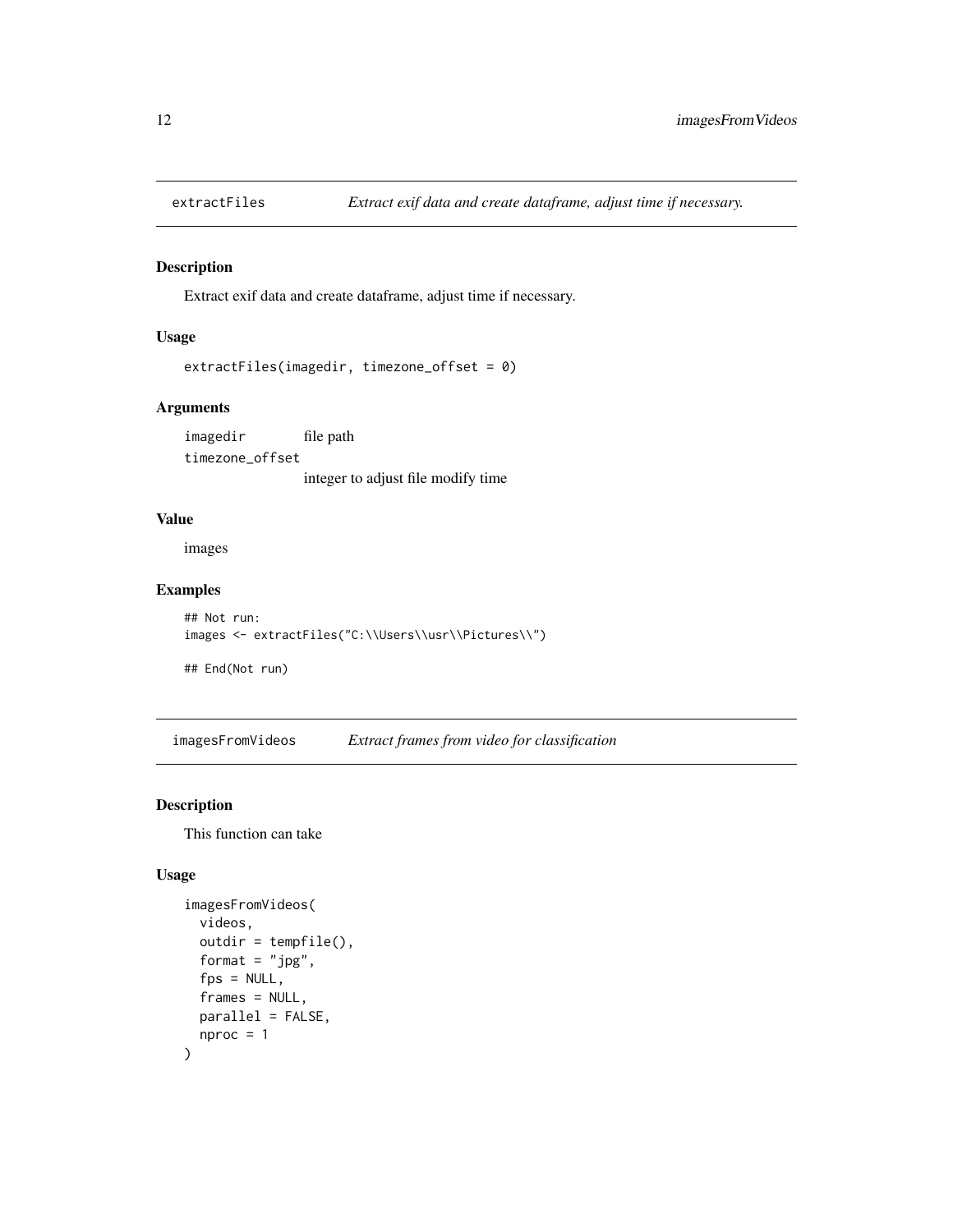#### <span id="page-12-0"></span>loadMDModel 13

# Arguments

| videos   | dataframe of videos                                    |
|----------|--------------------------------------------------------|
| outdir   | directory to save frames to                            |
| format   | output format for frames, defaults to jpg              |
| fps      | frames per second, otherwise determine mathematically  |
| frames   | number of frames to sample                             |
| parallel | Toggle for parallel processing, defaults to FALSE      |
| nproc    | number of processors to use if parallel, defaults to 1 |

# Value

dataframe of still frames for each video

# Examples

```
## Not run:
frames <- imagesFromVideos(videos,outdir="C:\\Users\\usr\\Videos\\",frames=5)
```
## End(Not run)

loadMDModel *Title*

Description

Title

# Usage

loadMDModel(modelfile)

#### Arguments

modelfile .pb file obtained from megaDetector

#### Value

a tfsession containing the MD model

# Examples

```
## Not run:
mdmodel<-"megadetector_v4.1.pb"
mdsession<-loadMDModel(mdmodel)
```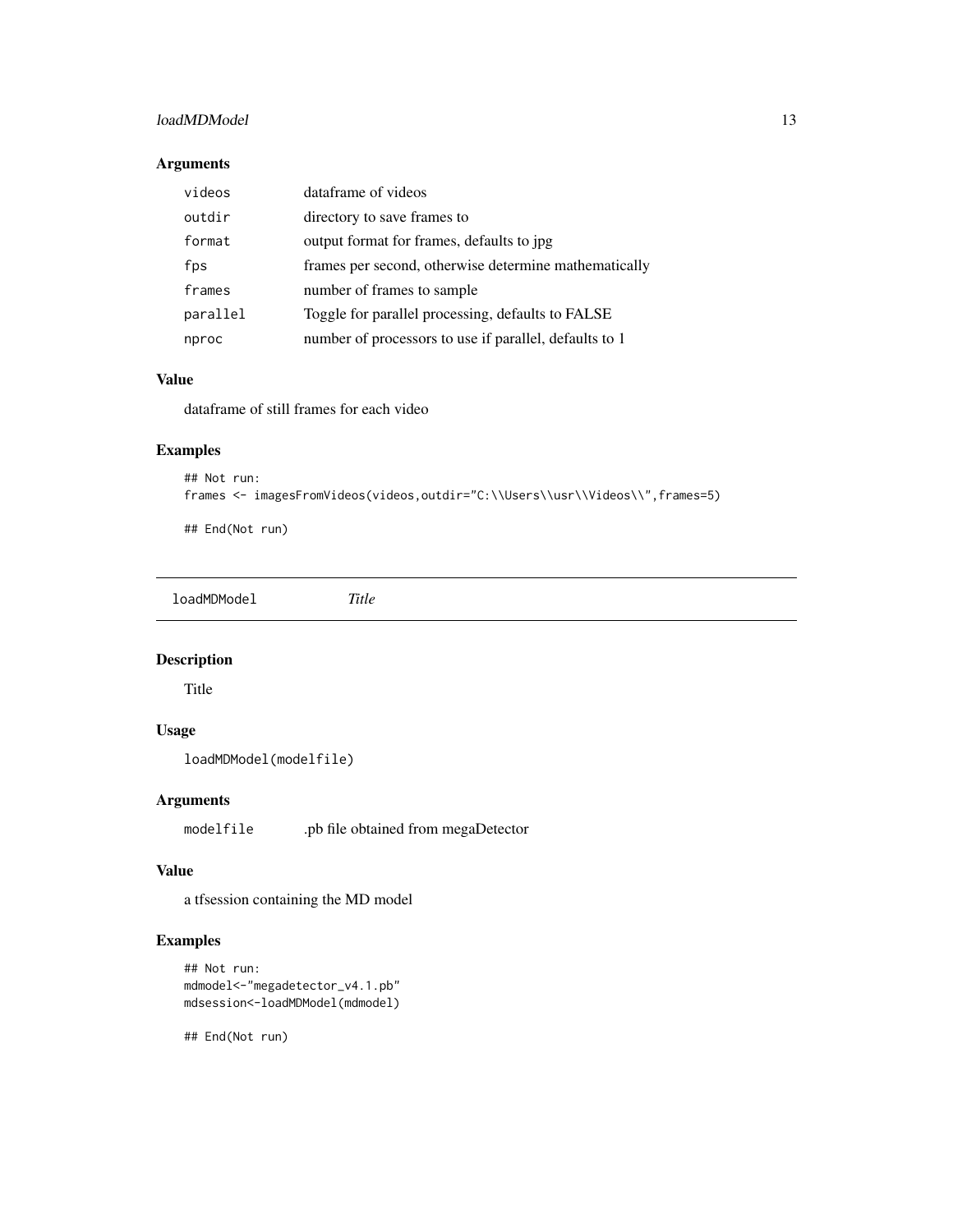<span id="page-13-0"></span>

Classify images with multiple potential species

#### Usage

```
multispecies(imagesallanimal, mlpredictions, classes, emptycol)
```
#### Arguments

imagesallanimal

|               | dataframe of MD animal images       |
|---------------|-------------------------------------|
| mlpredictions | classifier predictions for each box |
| classes       | list of all possible classes        |
| emptycol      | integer value of the empty column   |

#### Value

list of images with multiple species, includes number of animals for each class

# Examples

```
## Not run:
imagesallanimal <- multispecies(imagesallanimal,mlpredictions,classes,17)
```
## End(Not run)

parseMDjson *parse MD JSON results file*

# Description

parse MD JSON results file

# Usage

```
parseMDjson(json)
```
# Arguments

json md output file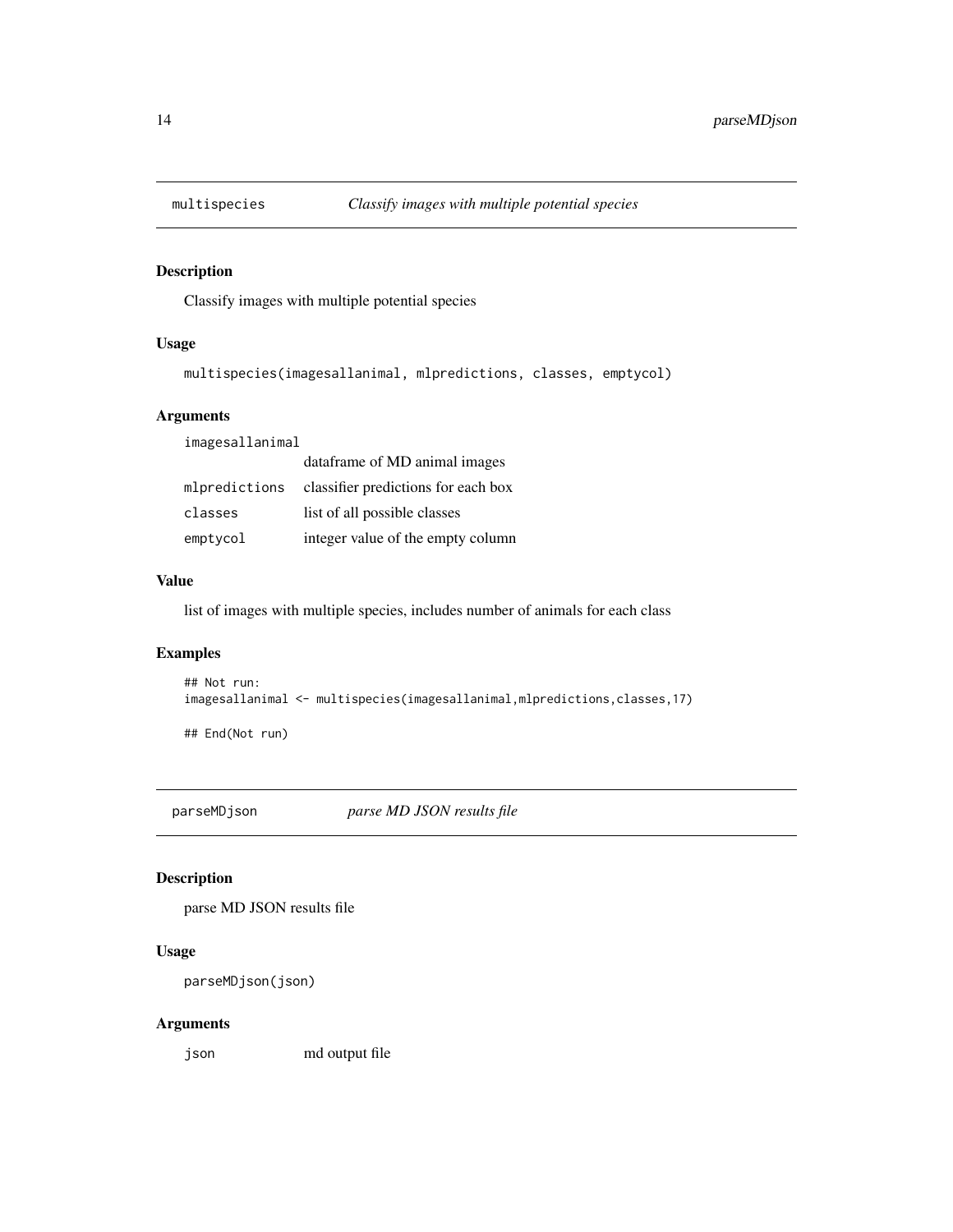# <span id="page-14-0"></span>parseMDsimple 15

# Value

list of MD detections

# Examples

## Not run: mdres <- parseMDjson("MDresults.json")

## End(Not run)

# Description

parse MD JSON results file into a simple dataframe

# Usage

```
parseMDsimple(mdresults)
```
#### Arguments

mdresults raw MegaDetector output

#### Value

flattened dataframe of results

# Examples

```
## Not run:
mdresults <- parseMDsimple(mdres)
```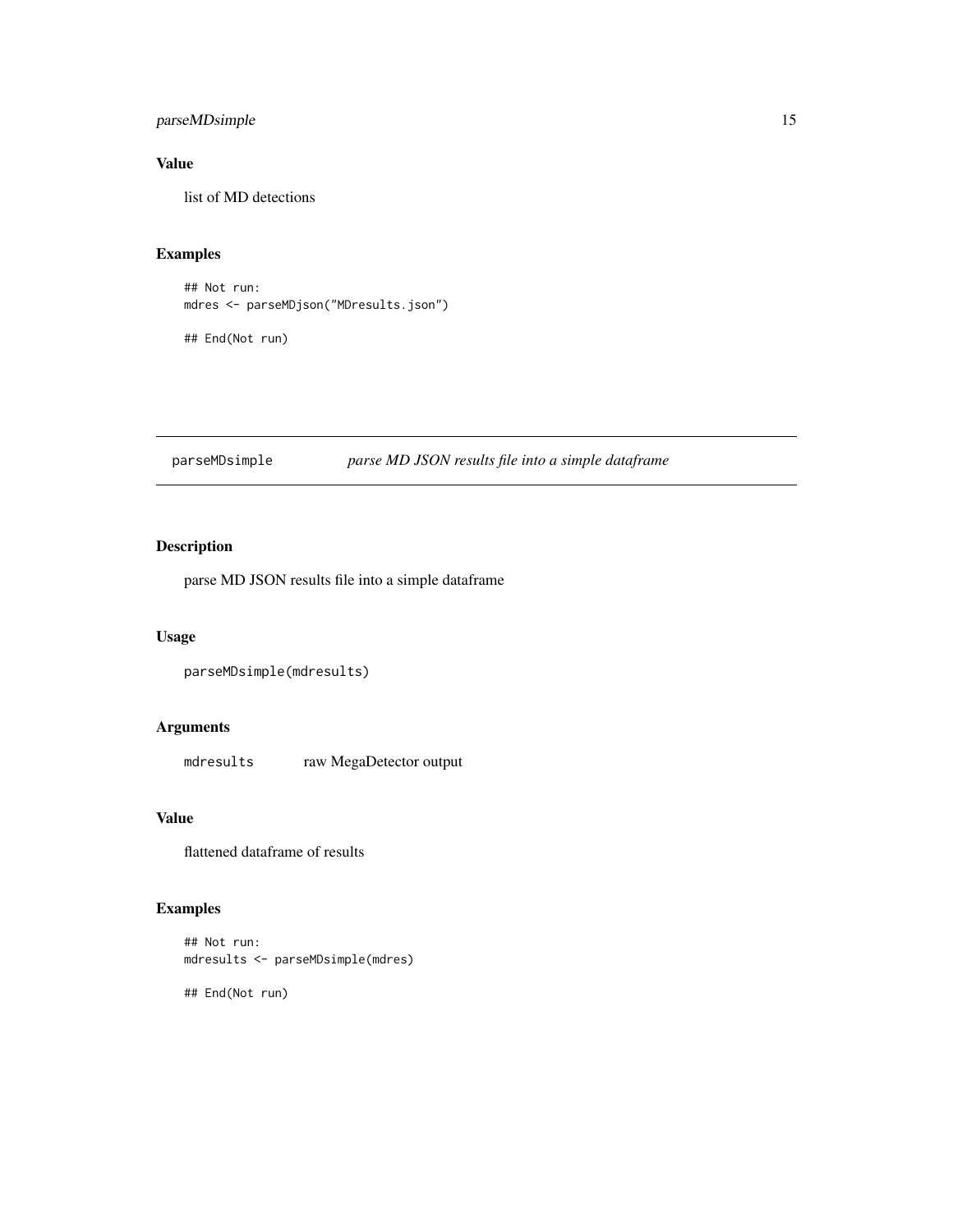<span id="page-15-0"></span>

Plot bounding boxes on image from md results

#### Usage

```
plotBoxes(image, label = FALSE, minconf = 0)
```
# Arguments

| image   | The mdres for the image        |
|---------|--------------------------------|
| label   | T/F toggle to plot MD category |
| minconf | minimum confidence to plot box |

#### Value

no return value, produces bounding box in plot panel

#### Examples

```
## Not run:
mdres<-classifyImageMD(mdsession,images$FilePath[30000])
plotBoxes(mdres,minconf = 0.5)
```
## End(Not run)

plotBoxesFromFlat *Plot bounding boxes from MD flat data frame*

#### Description

Plot bounding boxes from MD flat data frame

#### Usage

plotBoxesFromFlat(image, label = FALSE, minconf = 0)

# Arguments

| image   | The mdres for the image.                      |
|---------|-----------------------------------------------|
| label   | Toggle to plot MD category, defaults to FALSE |
| minconf | minimum confidence to plot box                |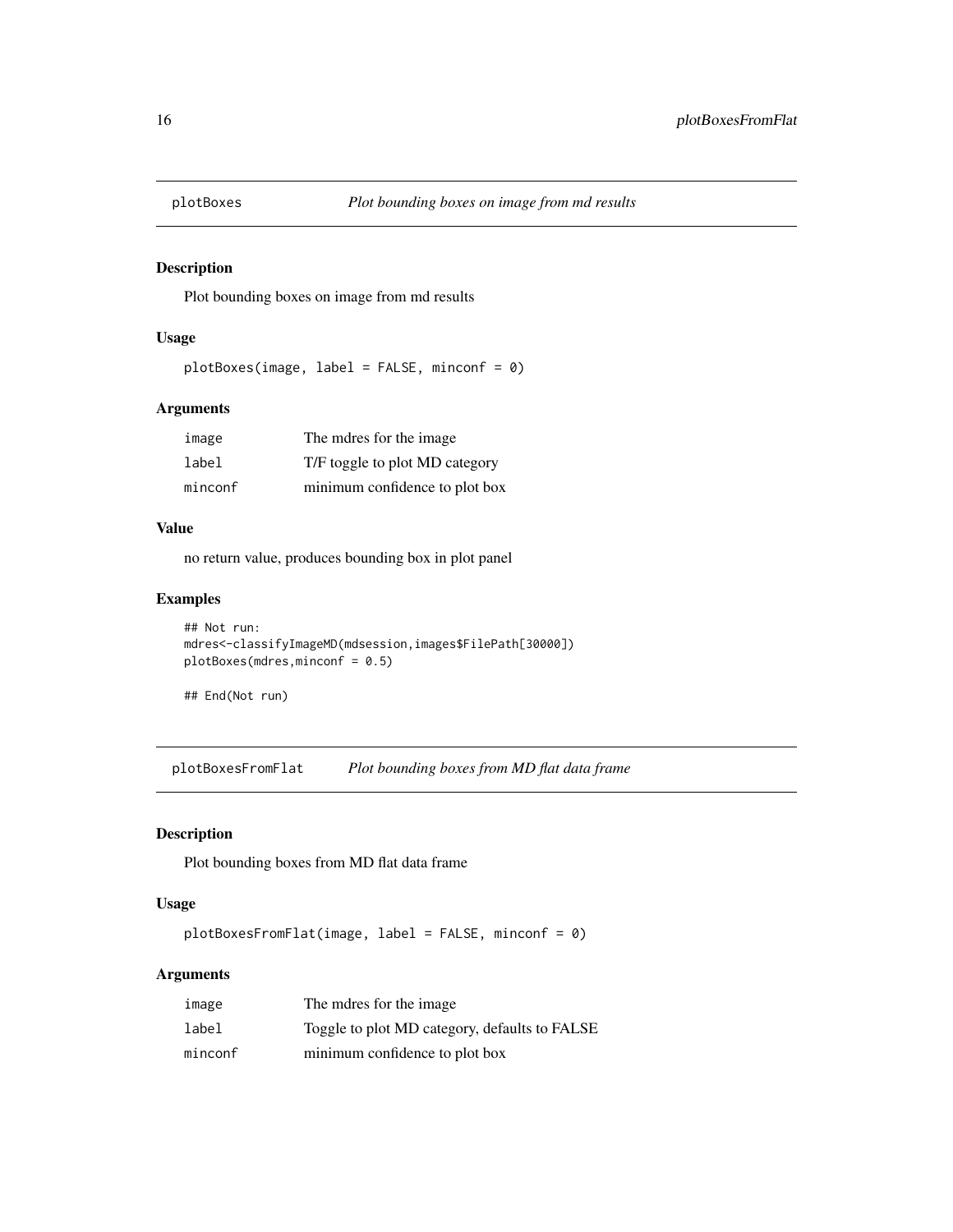<span id="page-16-0"></span>resize\_pad 17

# Value

no return value, produces bounding box in plot panel

# Examples

```
## Not run:
mdres<-classifyImageMD(mdsession,images$FilePath[30000])
mdresflat<-flattenBoxesMDSimple(mdres)
plotBoxesFromFlat(mdresflat,minconf = 0.5)
```
## End(Not run)

resize\_pad *Resize an image with padding*

# Description

Resize an image with padding

# Usage

resize\_pad(img, size = 256)

# Arguments

| img  | the image, read by jpeg library |
|------|---------------------------------|
| size | new size                        |

# Value

returns resized jpeg image

# Examples

## Not run: crop<-resize\_pad(cropped\_image\_path,256)